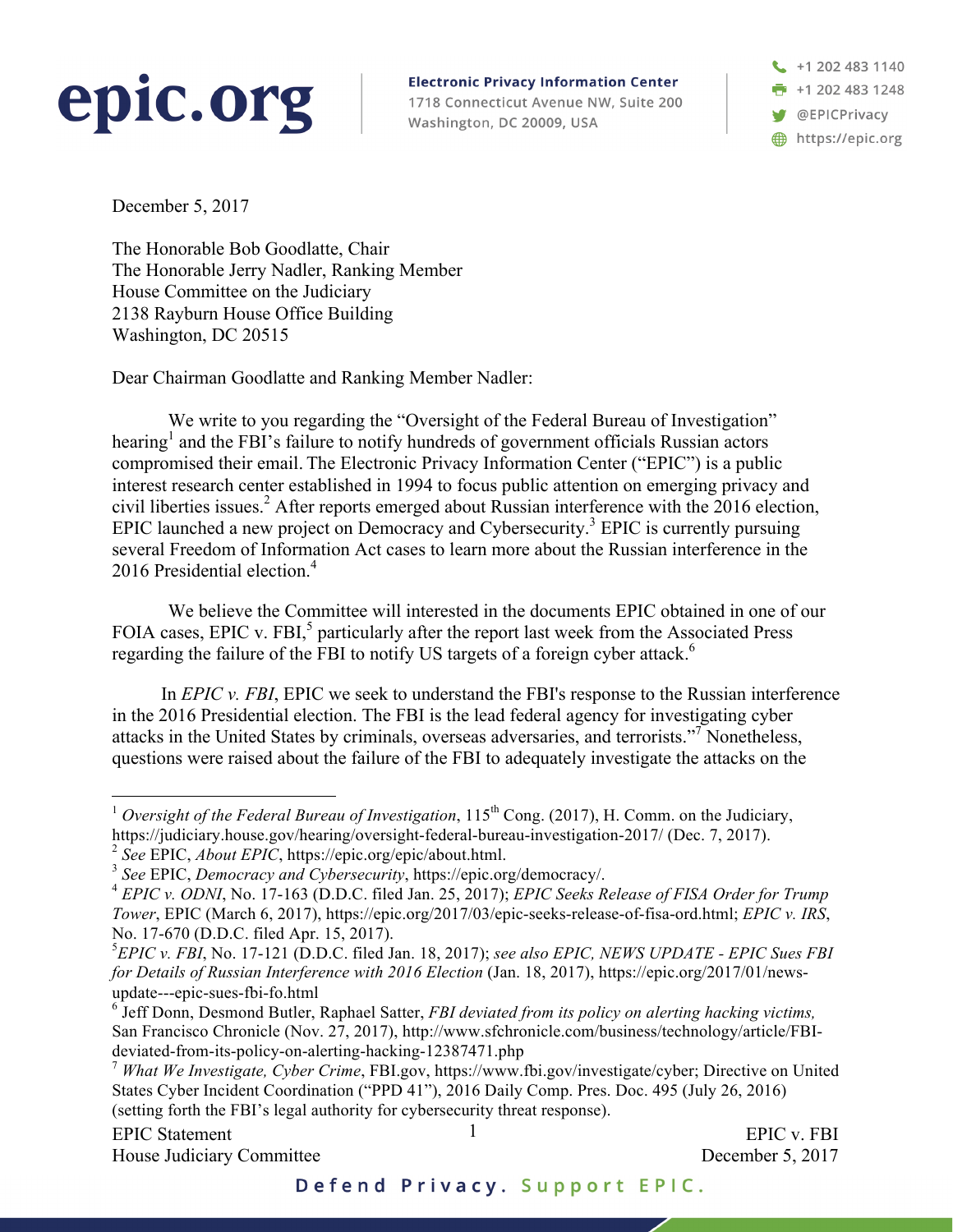nation's political institutions.<sup>8</sup> EPIC is therefore pursuing records in the possession of the FBI to help the "public.... evaluate the FBI response to the Russian interference, assess threats to American democratic institutions, and to ensure the accountability of the federal agency with the legal authority to safeguard the American people against foreign cyber attacks."<sup>9</sup>

EPIC requested four sets of documents from the FBI:

- (1) All records including, but not limited to, memos, reports, guidelines, procedures, summaries, and emails pertaining to the FBI's investigation of Russian-sponsored cyber attack on the RNC, DNC, and DCCC.
- (2) All records of communications to the RNC, DNC, and DCCC regarding the threat of Russian interference in the 2016 Presidential election.
- (3) All records of communications with other federal agencies regarding Russian interference in the 2016 Presidential election.
- (4) All records including, but not limited to, memos, reports, guidelines, and procedures pertaining to the FBI's procedure to notify targets of cyber attacks.

As a result of the FOIA lawsuit, EPIC has obtained document set (4) regarding FBI procedures for notifying victims of cyberattacks. According to the procedure for "Victim Notification in Computer Intrusion Matters" in the FBI Cyber Division (CyD) Policy Guide (emphasis added) set out in the documents we received:

CyD's top priority is the protection of our national security, economy, and information infrastructure from intrusions, malicious code, and nefarious computer network operations. This effort entails the sharing of investigative information with intrusion victims and the CND community to protect compromised systems, mitigate economic loss and damage, and prevent future attacks. Victim notification is a compelling way for CyD to contribute to network defense for the protection of individual, commercial, and government users of the Internet, as well as for the protection of the infrastructure itself. It is the policy of CyD to notify and disseminate meaningful information to victims and the CND community in a timely manner to the extent to which it does not interfere with ongoing law enforcement or USIC investigations, operations, methods, sources, or technologies.

In a computer intrusion investigation, the victim to be notified is the individual, organization, or corporation that is the owner or operator of the computer at the point of compromise or intrusion. Cyber victims are generally individuals or organizations subjected to cyber-based operations, including computer network attack (CNA) and computer network exploitation (CNE), in furtherance of criminal activity or threats to national security. These CNA and CNE operations often result in the compromise of electronic systems, resulting in the alteration,

 <sup>8</sup> Ellen Nakashima & Adam Entous, *FBI and CIA Give Differing Accounts to Lawmakers on Russia's Motives in 2016 Hacks*, Wash. Post (Dec. 10, 2016), https://www.washingtonpost.com/world/nationalsecurity/fbi-and-cia-give-differing-accounts-to- lawmakers-on-russias-motives-in-2016 hacks/2016/12/10/c6dfadfa-bef0-11e6-94ac- 3d324840106c\_story.html.

<sup>9</sup> Complaint at 7, *EPIC v. FBI*, *supra* note 5.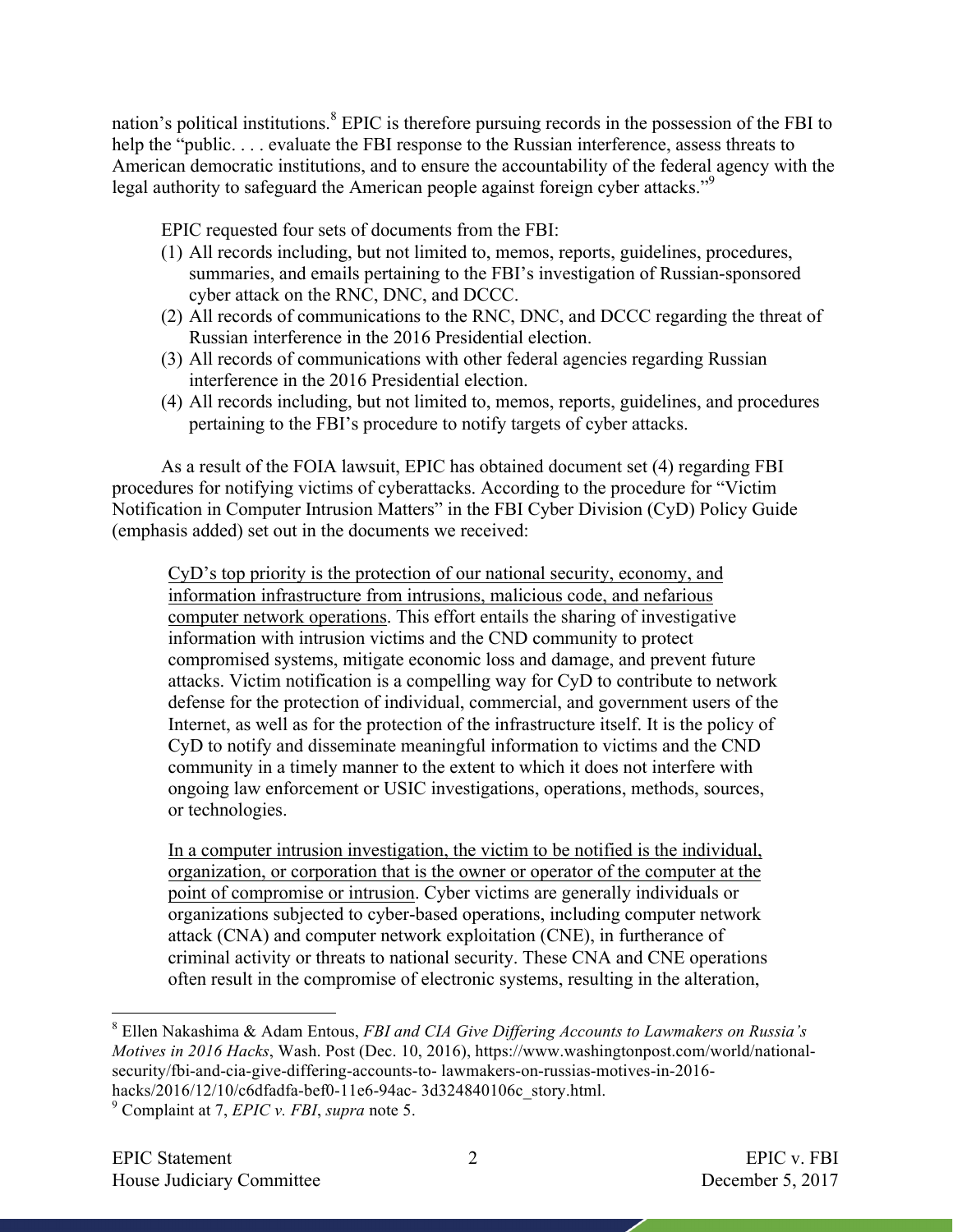loss, exfiltration, or denial of access to data that the victim maintains or controls. Victims may be identified, to the extent possible, by the FBI or its partner agencies in the course of investigative activities of suspected cybercrimes and cyber-related threats.

Because timely victim notification has the potential to completely mitigate ongoing and future intrusions and can mitigate the damage of past attacks while increasing the potential for the collection of actionable intelligence, CyD's policy regarding victim notification is designed to strongly favor victim notification. Even when it may interfere with another investigation or USIC operation, notification should still be considered in coordination with the operational stakeholders when the equities of victim notification serve to protect USPERs, a national infrastructure, or other U.S. interests from significant harm.<sup>10</sup>

As you aware, the Intelligence community assessed that both the DNC and the RNC were subject to a cyber attack by the Russian government.<sup>11</sup> And now we know that the FBI did not follow the required procedures for Victim Notification once the Bureau became aware of this attack.

Based on the documents obtained in *EPIC v. FBI* and the related reporting by the Associated Press, there are a series of questions we believe the Committee should ask of FBI Director Wray:

- Will the FBI comply with government transparency laws and inform the public of the details of Russia's attempts to influence the outcome of a U.S. presidential election?
- How many cyberattack victims have not been notified that their email may have been compromised due to the FBI's failure follow the procedures set forth in the "Victim Notification in Computer Intrusion Matters" Policy Guide?
- Does the Policy Guide establish adequate procedures for cyber attacks on US political organizations or should new policies be adopted?
- Did the FBI do all it should have done to alert the DNC and the RNC once it learned about cyber attacks?
- Is the FBI prepared to follow the procedures set forth in the "Victim Notification in Computer Intrusion Matters" Policy Guide if cyber attacks occur that may impact the 2018 elections?
- Should the United States be concerned about future cyber attacks that could destabilize our democratic institutions?

 <sup>10</sup> Cyber Division Policy Guide at 4.7, *available at* https://epic.org/foia/fbi/russian-hacking/EPIC-16-12- 22-FBI-FOIA-20170511-Production-2.pdf.<br><sup>11</sup> Office of the Dir. of Nat'l Intelligence, *Assessing Russian Activities and Intentions in Recent US* 

*Elections* (2017)*,* https://www.dni.gov/files/documents/ICA\_2017\_01.pdf [hereinafter Declassified ODNI Assessment].